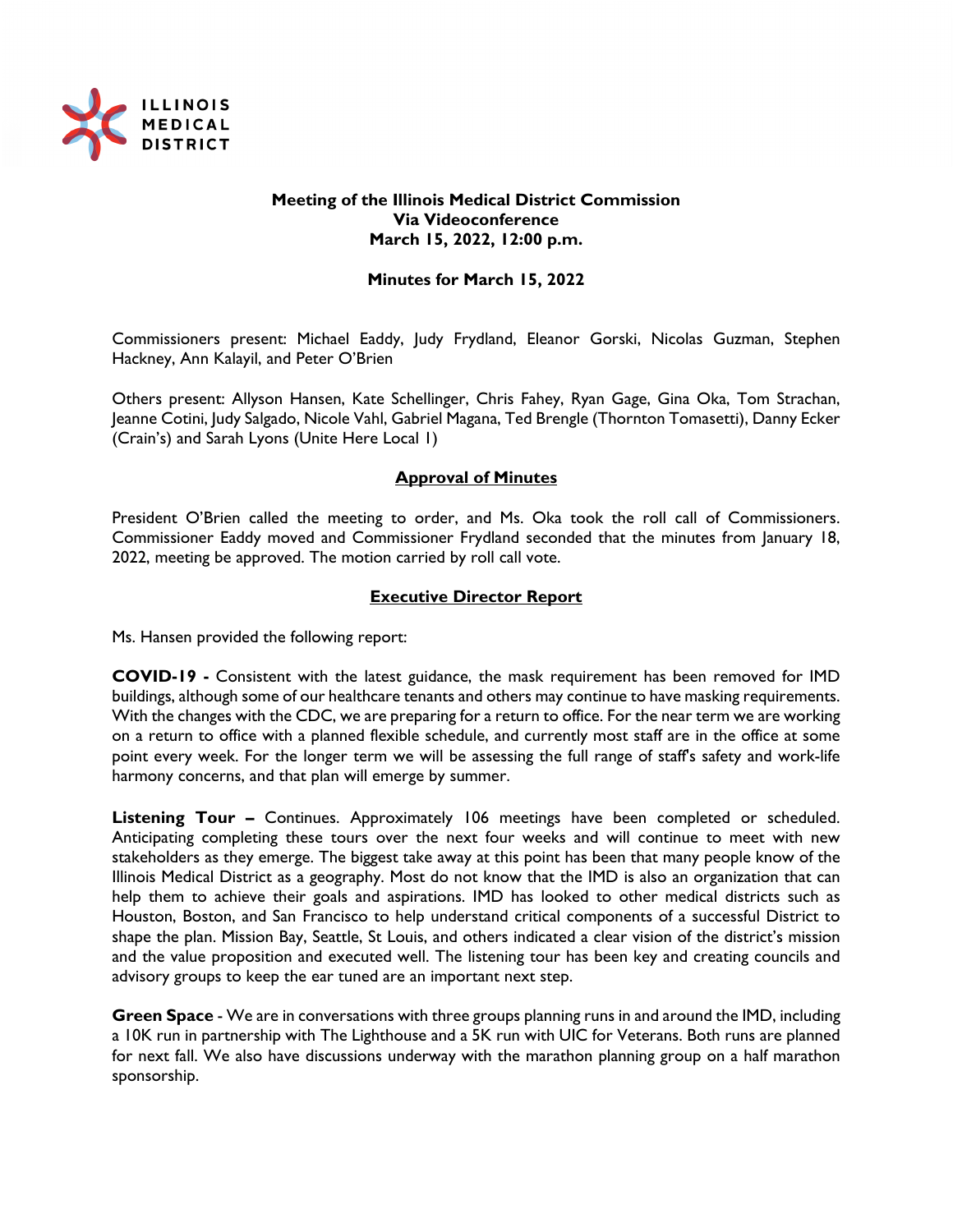

Page **2** of **3**

**Real Estate RFP –** Continues and is on track for a new agreement by end of June. Respondent presentations with shortlisted firms to occur next week. Anticipated contract start date July 2022. We are in a quiet period and can only provide limited information until process concludes.

**Legal Services RFQ** - Plan to issue a Request for Qualifications for a qualified pool of legal services later this month.

**Marketing and Communications** - The Catalyst newsletter was published in February and will continue to go out to our list of 900 subscribers every other month. The IMD web page and bios should be up to date this month. We will continue to work on our web pages to refresh and refine the content. Discussing strategies with Ryan related to brand awareness, wayfinding, and ease of use.

**Leasing Updates -** Hektoen Institute for Medical Research agreed to a 5-year renewal, extending their clinic's lease at 2225 W. Harrison through February 2027. Discussion with two new lab tenants. One is a healthcare support service and two are renewals.

**Programs and Events** – Gateway will be breaking ground on their 6-story Hampton Inn Hotel this month. Lighthouse will be breaking ground in May on their first housing. The Welcome Reception date is April 20, 2022.

Ms. Hansen address the commissioners' questions.

### **Financial Report**

Mr. Strachan provided a financial report and noted the following:

- Net assets are up
- Cash is down
- Liabilities are down
- Receivables are high
- Net income within budget
- Cash expenditures are high

### **Old Business**

## **[NONE]**

### **New Business**

## **[NONE]**